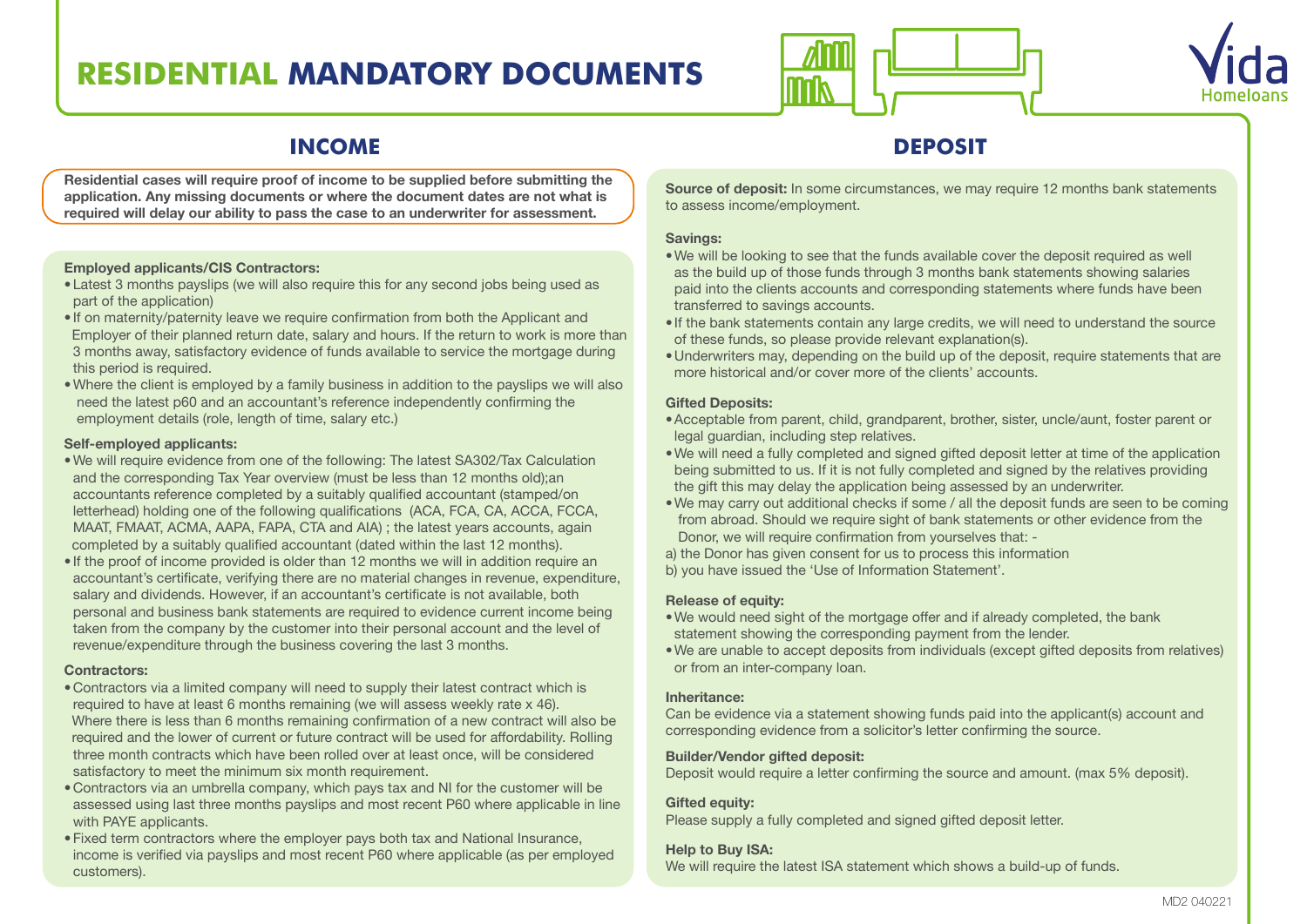## **RESIDENTIAL MANDATORY DOCUMENTS**



## **PROOF OF ID/RESIDENCY GENERAL**

#### **Proof of ID:**

- •Valid UK Passport
- •Valid UK Driving Licence Photocard (Full or Provisional)
- •Valid non-UK passport or National ID card
- •HM Forces/Police Warrant Card
- •Current firearms licence or shotgun certificate

#### **Proof of Residency:**

Where a client fails the electronic ID check at application and/or the background checks lead to the underwriter requiring to validate the applicant(s) address history, we may need to request satisfactory proof of residency covering a minimum 2-year period. Where proof of address is required for the period covering 12 to 24 months ago, we will only be able to proceed on receipt of posted versions from the acceptable list. The following documents can be accepted:

- Valid UK Driving Licence Photocard (Full or Provisional)
- Utility bill (Internet statements will be considered for proof of current address only and must be dated within the last 3 months)
- Bank/Credit card statements showing full name and address (Internet statements will be considered for proof of current address only an must be dated within the last 3 months).
- Latest Council Tax Bill
- Latest HM Revenue & Customs correspondence or Benefit Letter
- Latest Mortgage/Council Rent Statement

#### **CORONAVIRUS**

**As the impact of COVID-19 continues across the UK, we understand the uncertainty it causes for many people. Please read our COVID-19 Lending Guide for some additional information we may require in the current circumstances. Subject to review and change at short notice.**

**THIS DOCUMENT IS FOR THE USE OF PROFESSIONAL MORTGAGE INTERMEDIARIES ONLY.** 

Vida Homeloans is a trading style of Belmont Green Finance Limited, registered in England and Wales no. 09837692. Registered office: 1 Bridge Street, Staines-upon-Thames, Surrey TW18 4TW. Belmont Green Finance Limited is authorised and regulated by the Financial Conduct Authority. Financial Services Register Firm Reference

# **New Build:**

Disclosure of Incentives form: provide full details of any incentives being offered by the builder for the new build property.

#### **Permanent Right to Reside:**

Where we need to verify that an applicant has Permanent Right to Reside, we can accept: Copy of customer's Non-UK passport with Residency Permit; or, a Biometric residence permit issued by the Immigration and Nationality Directorate (IND) part of the Home **Office** 

#### **3 months Bank statements/Business Bank statements:**

In some circumstances we may require the latest 3 months bank statements to assess income and outgoings and will look to verify this against the information keyed in the application.

#### **EWS1 Form:**

If the subject property is a flat and above 4 storeys, we will need to see a fully completed and signed EWS1 form.



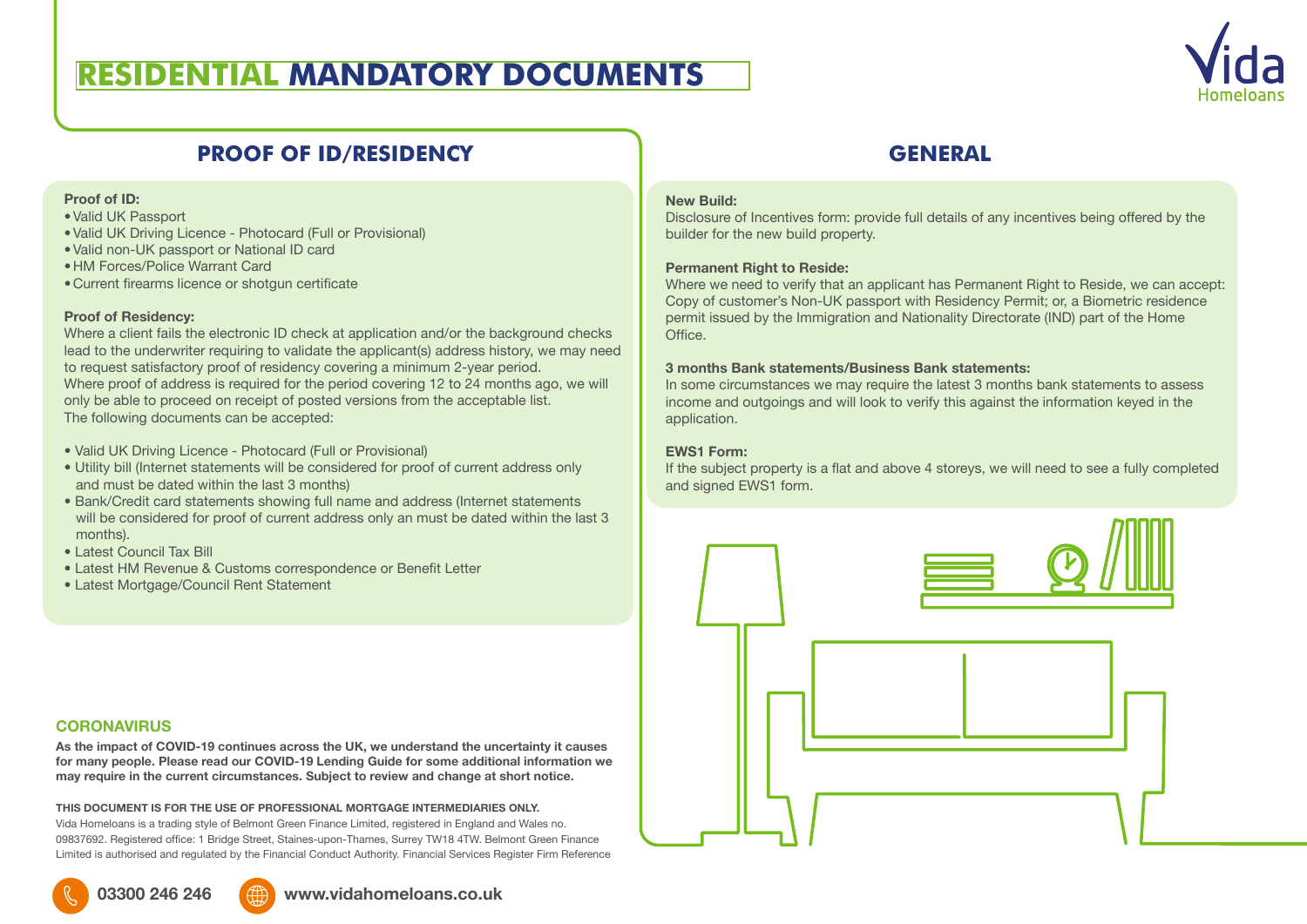# **BUY TO LET MANDATORY DOCUMENTS**





## **INCOME DEPOSIT**

#### **RENTAL CALCULATION:**

- •Basic rate taxpayer 125% (130% if HMO or MUB)
- •Higher rate taxpayer 140% (140% if HMO or MUB)
- •SPV\* 125% (130% if HMO or MUB)

#### **If the applicant(s) are FTB BTL or Top Slicing, residential income verification will be used.**

For self-funding BTL's where the loan is supported by the higher rate tax payer (rental calculation 140%) or borrowing is in an SPV, we may not need to verify the applicant's employment/tax status.

Where the application is in personal name and requires basic rate tax payer (125%) we will need to evidence the applicant's tax status by one of the following:-

#### **Employed:**

•Confirmation from HMRC evidencing the total income and tax paid for the last year. • If there is also income from other sources, then latest SA302 & Tax Year Overview (must be less than 18 months old); or, Verification of Self-Employment completed by a suitably qualified accountant (stamped/on letterhead) holding one of the following qualifications (ACA, FCA, CA, ACCA, FCCA, MAAT, FMAAT, ACMA, AAPA, FAPA, CTA and AIA.) must be provided.

#### **Self-employed:**

Verification of Self-Employment completed by a suitably qualified accountant (stamped/ on letterhead) holding one of the following qualifications (ACA, FCA, CA, ACCA, FCCA, MAAT, FMAAT, ACMA, AAPA, FAPA, CTA and AIA); or, latest SA302 including the Tax Year Overview (must be less than 18 months old)

#### **Retired:**

Pension P60, Pension Payslips; or, latest SA302 & Tax Year Overview (must be less than 18 months old); (If there is also income from other sources, please see self-employed requirements)

**Source of deposit:** In some circumstances, we may require 12 months bank statements to assess income/employment.

#### **Savings:**

- •We will be looking to see that the funds available cover the deposit required as well as the build-up of those funds through 3 months bank statements showing salaries paid into the clients accounts and corresponding statements where funds have been transferred to savings accounts.
- If the bank statements contain any large credits, we will need to understand the source of these funds, so please provide relevant explanation(s).
- •Underwriters may, depending on the build-up of the deposit, require statements that are more historical and or cover more of the client's accounts.

### **Gifted Deposits:**

- •Acceptable from wife/husband, parent, child, grandparent, brother, sister, uncle/aunt, foster parent or legal guardian, including step relatives.
- •We will need a fully completed and signed gifted deposit letter at time of the application being submitted to us. If it is not fully completed and signed by the relatives providing the gift this may delay the application being assessed by an underwriter.
- •We may carry out additional checks if some / all the deposit funds are seen to be coming from abroad. Should we require sight of bank statements or other evidence from the Donor, we will require confirmation from yourselves that: -
- a) the Donor has given consent for us to process this information
- b) you have issued the 'Use of Information Statement'.

### **Release of equity:**

- •We would need to see sight of the mortgage offer and if already completed the bank statement showing the corresponding payment from the lender.
- •We are unable to accept deposits from individuals (except gifted deposits from relatives) or from an inter-company loan.

### **Inheritance:**

Statement showing funds paid into the applicant(s) account and corresponding solicitor's letter confirming the source

### **Builder/Vendor gifted deposit:**

Max 5% Deposit letter confirming the source and amount.

### **Gifted Equity:**

Please supply a fully completed and signed gifted deposit letter